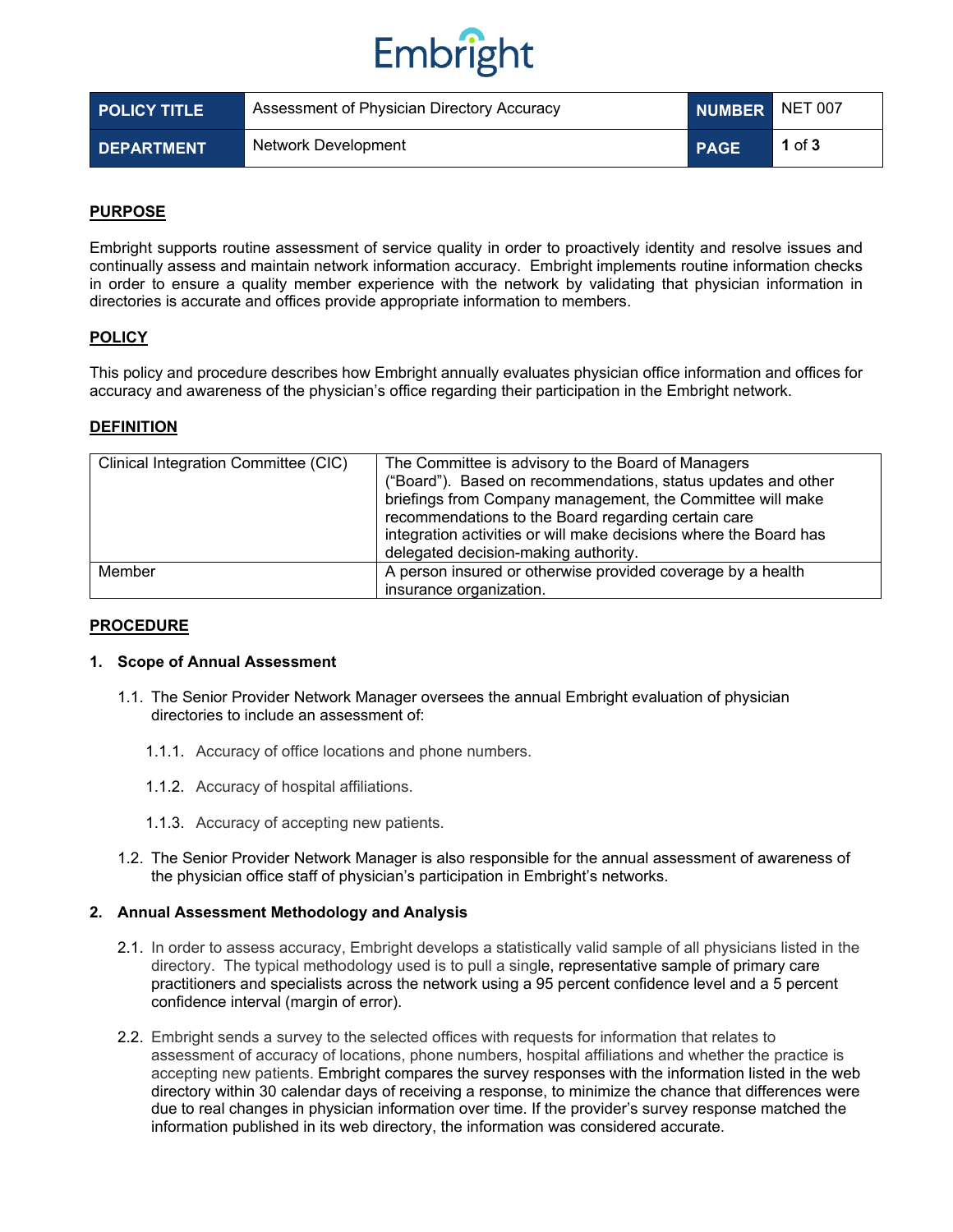# Embright

| <b>POLICY TITLE</b> | Assessment of Physician Directory Accuracy |             | NUMBER NET 007 |
|---------------------|--------------------------------------------|-------------|----------------|
| <b>DEPARTMENT</b>   | Network Development                        | <b>PAGE</b> | $2$ of $3$     |

- 2.3. Embright does direct outreach to all providers who do not respond to the survey in order to achieve a higher rate of return.
- 2.4. Embright then compares the responses to directory information and documents where information differs. When information differs Embright calls to confirm and validate the correct information. If the new information is correct, Embright submits this information to the data correction process as well as noting the accuracy level for the report.
- 2.5. Embright provides members with accurate information on in-network physicians to avoid barriers to access. The organization determines if there is a lack of awareness on the part of physician office staff or if the organization has incorrectly listed a physician as in-network. In order to assess staff knowledge of participation in all Embright contracted networks Embright uses a "secret shopper" method and calls the sampled offices to query whether they participate in the network. Embright then records the response accuracy

## **3. Report and Recommendations**

- 3.1. The Senior Provider Network Manager develops the written annual report and includes the background and a description of:
	- 3.1.1. The sampling methodology used and the sample universe
	- 3.1.2. The accuracy rate for each factor measured
	- 3.1.3. Numerators and denominators for each factor that is measured
	- 3.1.4. Follow-up methods used to ensure greater participation in the survey process
- 3.2. The report also includes the quantitative results for each measure and qualitative analysis based on the following measures
	- 3.2.1. Office location/phone numbers *Numerator:* Number of respondents with correct addresses/phone numbers listed in the directory. *Denominator:* Total number of physician offices sampled.
	- 3.2.2. Hospital affiliations *Numerator:* Number of respondents with correct hospital affiliations listed in the directory. *Denominator:* Total number of physicians sampled.
	- 3.2.3. Accepting new patients *Numerator:* Number of respondents correctly listed in the directory as accepting new patients. *Denominator:* Total number of physician offices sampled.
	- 3.2.4. Current network participation *Numerator:* Number of respondents who correctly identified the networks in which they participate and the directory matched its contracts. *Denominator:* Number of physician offices in the sample.
- 3.3. The Network Management Team reviews the results and drafts recommended interventions to improve accuracy. In addition, all changed information that is validated is processed so directories can be updated.
- 3.4. The report includes a summary of: